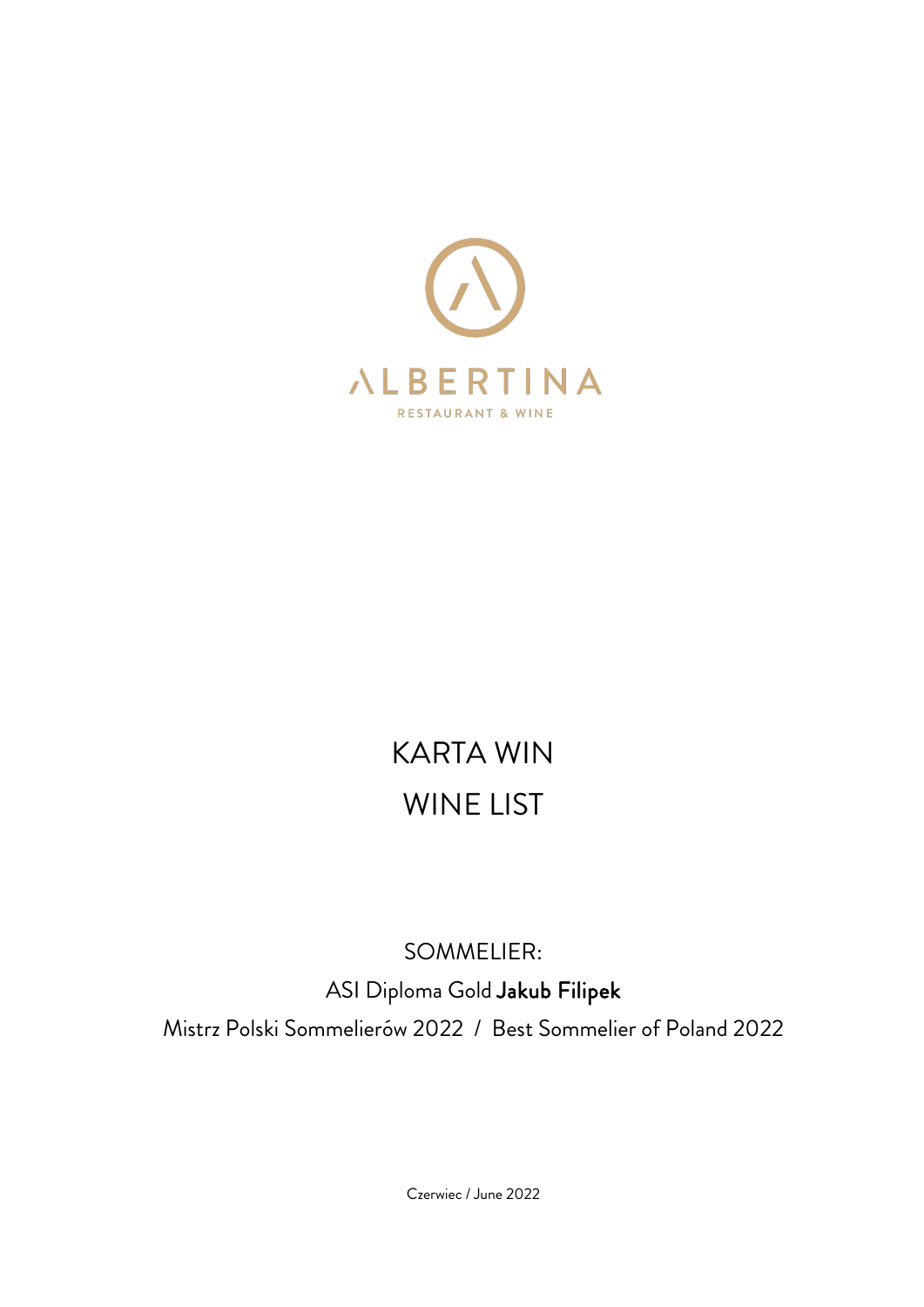2

## WINA NA KIELISZKI / WINES BY THE GLASS

#### WINO MUSUJA**̨**CE / SPARKLING WINES

#### POLSKA / POLAND

2020 Riesling Gost Art, Extra Brut, Winnica Gostchorze 55 PLM / 125ml

#### SZAMPANY / CHAMPAGNES

NV Laherte Frères, Blanc de Blancs, Brut Nature 90 PLN / 125ml

#### WINO DESEROWE / DESSERT WINE

#### WĘGRY / HUNGARY

TOKAJI Tokaji Aszú 5 Puttonyos 2014 Tokaj Nobilis 79 PLN / 75 ml AUSTRIA KAMPTAL Grüner Veltliner Auslese 2017 Schloss Gobelsburg 55 PLN / 75 ml NIEMCY / GERMANY MOSEL Riesling Rausch Auslese 2018 Zilliken and The State of The State of The Taussian 79 PLN / 75 ml WŁOCHY / ITALY TRENTINO ALTO ADIGE

Moscato Rosa 2020 Franz Haas 60 PLN / 75 ml

### WINO WZMACNIANE / FORTIFIED WINE

## PORTUGALIA / PORTUGAL

PORTO Kopke 20 Years Old Tawny Port 65 PLN / 75 ml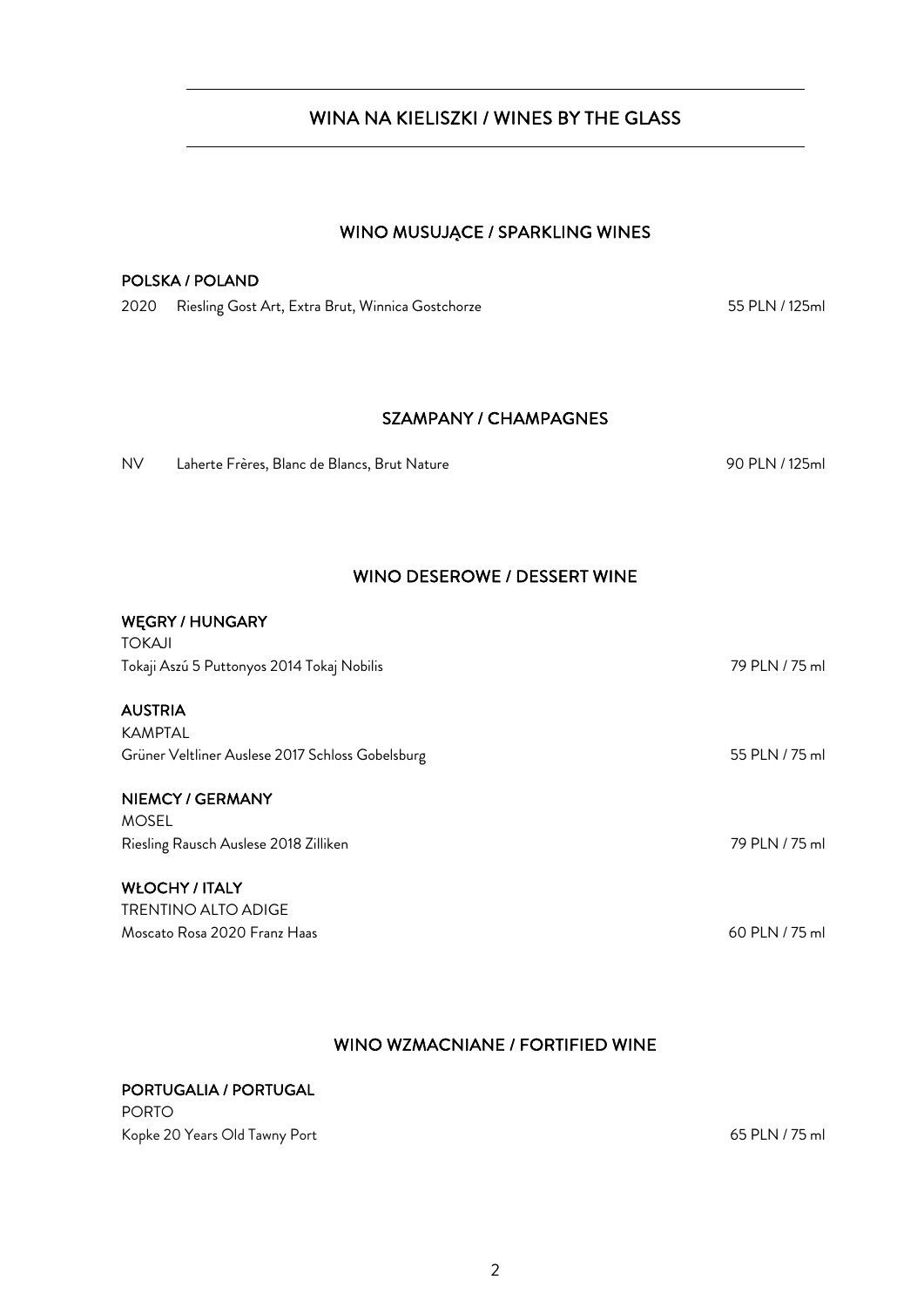## WINA BIAŁE NA KIELISZKI / WHITE WINES BY THE GLASS

| <b>BIAŁE / WHITE – ENOMATIC®</b>                                                                | 75ml  | 125ml           |
|-------------------------------------------------------------------------------------------------|-------|-----------------|
| POLSKA / POLAND, Małopolski przełom Wisły - Lubuskie<br>Riesling Restricted 2017 Dom Bliskowice |       | 30,00 50,00 PLN |
| ARGENTYNA / ARGENTINA, Mendoza<br>ZAHA Marsanne 2018 Bodega Teho                                | 33,00 | 55,00 PLN       |
| POLSKA / POLAND, Małopolska - Lesser Poland<br>Chardonnay ALBERTINA 2018 Winnica Wieliczka      | 36,00 | 60,00 PLN       |
| WŁOCHY / ITALY, Trentino Alto Adige<br>Manna 2020 Franz Haas                                    | 36,00 | 60,00 PLN       |
| RPA / SOUTH AFRICA, Western Cape<br>Cartology 2019 Alheit Vineyards                             | 42,00 | 70,00 PLN       |
| FRANCJA / FRANCE, Loire Valley<br>Savennières Clos de Saint Yves 2016 Domaine des Baumard       | 45,00 | 74,00 PLN       |
| AUSTRIA, Traisental<br>Grüner Veltliner vom Stein 2015 Weingut Neumayer                         | 48,00 | 80,00 PLN       |
| FRANCJA / FRANCE, Loire Valley<br>Sancerre La Côte 2019 Gérard Boulay                           | 57,00 | 95,00 PLN       |
| NIEMCY / GERMANY, Rheingau<br>Riesling Berg Schlossberg 2017 Georg Breuer                       | 75,00 | 125,00 PLN      |
| FRANCJA / FRANCE, Bourgogne<br>Puligny-Montrachet 2018 Jacques Carillon                         | 81,00 | 135,00 PLN      |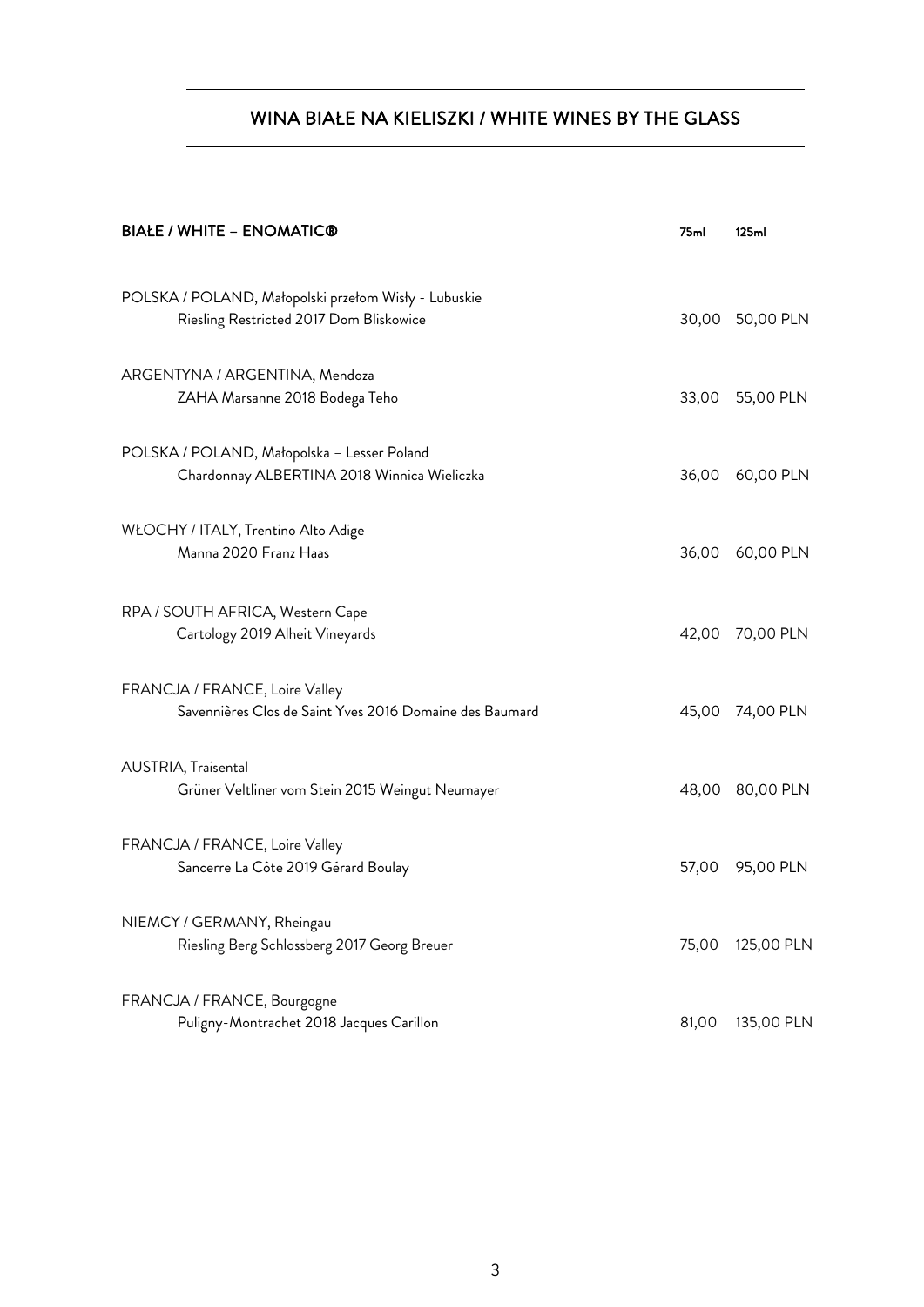## WINA CZERWONE NA KIELISZKI / RED WINES BY THE GLASS

| <b>CZERWONE / RED - ENOMATIC®</b>                                                                | 75ml  | 125ml             |
|--------------------------------------------------------------------------------------------------|-------|-------------------|
| POLSKA / POLAND, Małopolska - Lesser Poland<br>Cuvée Regis - Organic Wine 2019 Winnica Wieliczka | 27,00 | 45,00 PLN         |
| HISZPANIA / SPAIN, Sierra de Gredos<br>La Bruja de Rozas 2020 Comando G                          | 33,00 | 55,00 PLN         |
| WŁOCHY / ITALY, Lombardy<br>Rosso di Valtellina 2019 Barbacán                                    | 36,00 | 60,00 PLN         |
| AUSTRALIA, Victoria<br>L'Altra Syrah - Lagrein 2015 Cobaw Ridge                                  | 39,00 | 65,00 PLN         |
| URUGWAJ / URUGUAY, Canelones<br>Tannat Arretexa Gran Reserva 2011 Bodega Pisano                  |       | 48,00 80,00 PLN   |
| FRANCJA / FRANCE, Bourgogne<br>Chambolle-Musigny Vieilles Vignes 2013 Frédéric Magnien           | 66,00 | 110,00 PLN        |
| HISZPANIA / SPAIN, Rioja<br>Conde de Hervias 2011 Manso de Zúñiga                                | 69,00 | 115,00 PLN        |
| FRANCJA / FRANCE, Bordeaux<br>Pessac-Léognan Grand Cru Classé 2011 Domaine de Chevalier          |       | 108,00 180,00 PLN |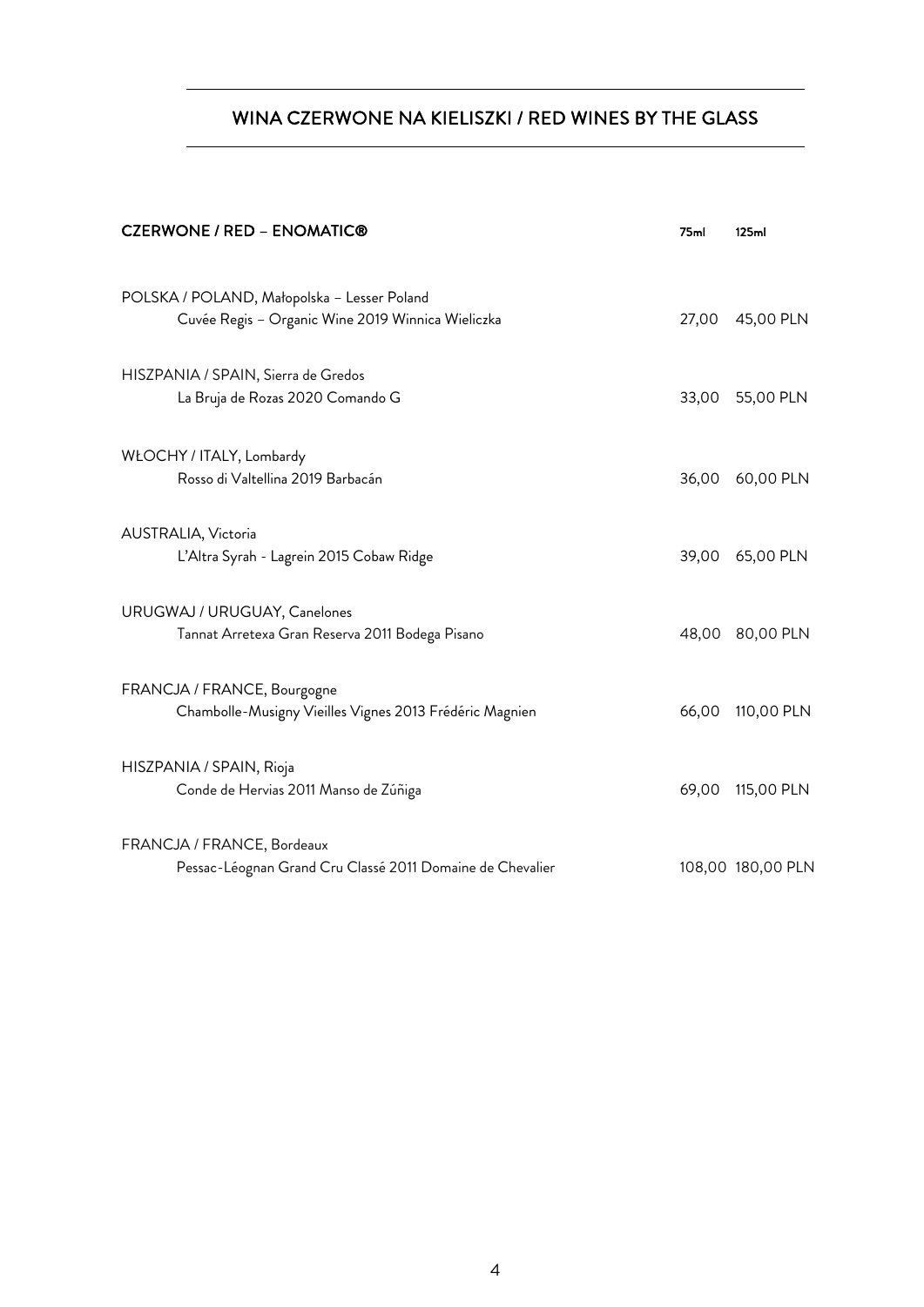## SZAMPANY / CHAMPAGNES

| 3032 | <b>NV</b> | Laherte Frères, Blanc de Blancs, Brut Nature                                   | <b>540 PLN</b> |
|------|-----------|--------------------------------------------------------------------------------|----------------|
| 3007 | <b>NV</b> | Fleury, Rosé de Saignée, Brut                                                  | 590 PLN        |
| 3025 | <b>NV</b> | Duménil, Amour de Cuvée, Blanc de Noirs, Brut                                  | 650 PLN        |
| 3030 | 2013      | Nominé Renard, Spécial Club, Brut                                              | <b>750 PLN</b> |
| 3031 | 2014      | Laherte Frères, Les Vignes d'Autrefois, Blanc de Noirs, Extra Brut             | 790 PLN        |
| 3021 | 2013      | Vazart-Coquart & Fils, Spécial Club, Grand Cru Chouilly, Blanc de Blancs, Brut | 820 PLN        |
| 3022 | 2007      | Duménil Millésime Premier Cru, Brut, Magnum                                    | 1090 PLN       |
| 3027 | 2014      | Agrapart & Fils, Minéral Blanc de Blancs, Grand Cru Avize, Extra Brut          | 1160 PLN       |
| 3010 | 2015      | Paul Bara, Spécial Club, Grand Cru Rosé, Brut                                  | 1250 PLN       |
| 3029 | 2010      | Benoît Marguet, Sapience, Premier Cru, Extra Brut                              | 1750 PLN       |
| 3012 | <b>NV</b> | Krug, Grande Cuvée 168 <sup>ème</sup> Édition, Brut                            | 1950 PLN       |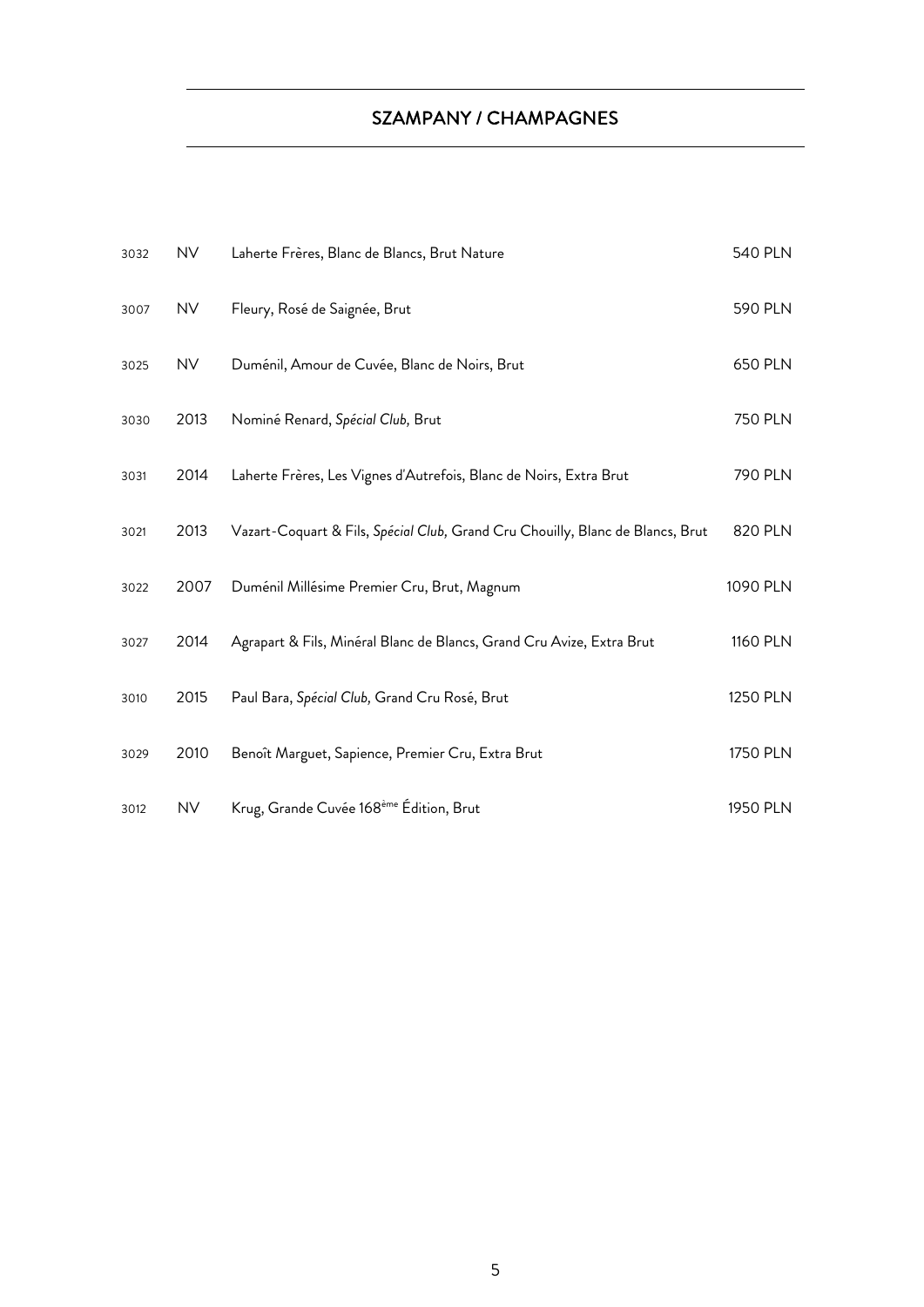## METODA TRADYCYJNA / TRADITIONAL METHOD

#### POLSKA / POLAND

| 3024 | 2018                                 | Metoda Tradycyjna, Klasyczne Cuvée, Brut, Winnica Kępa Wiślicka | 300 PLN        |
|------|--------------------------------------|-----------------------------------------------------------------|----------------|
| 3033 | 2020                                 | Riesling Gost Art, Extra Brut, Winnica Gostchorze               | 330 PLN        |
| 3020 | <b>NIEMCY / GERMANY</b><br>2018      | Riesling Sekt, Brut, Weingut Peter Jakob Kühn                   | 320 PLN        |
| 3006 | <b>FRANCJA / FRANCE</b><br><b>NV</b> | Crémant de Loire Rosé, Brut, Domaine Leduc-Frouin               | <b>220 PLN</b> |
| 3026 | <b>WŁOCHY / ITALY</b><br><b>NV</b>   | Franciacorta Golf 1927, Brut, Barone Pizzini                    | 360 PLN        |
| 3019 | <b>HISZPANIA / SPAIN</b><br>2019     | Cava Bruant, Brut Nature, Alta Alella Privat                    | <b>290 PLN</b> |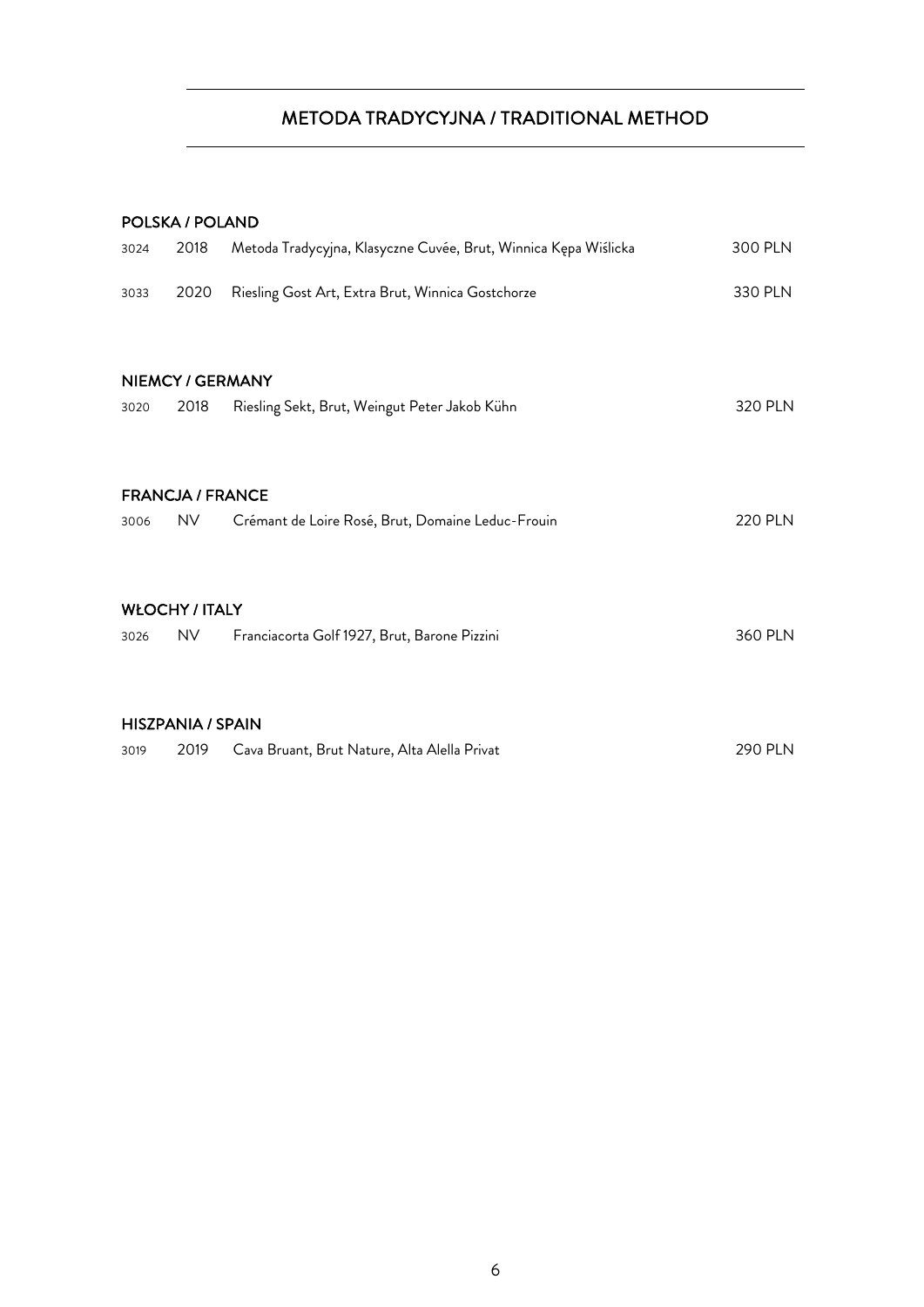#### WINA DESEROWE / DESSERT WINES

#### POLSKA / POLAND

#### DOLNOŚLĄSKIE / LOWER SILESIA

4004 Solaris 0,5l 2020 Winnica Jakubów 275 PLN

#### WĘGRY / HUNGARY

| <b>TOKAJ / TOKAJI</b> |
|-----------------------|
|                       |

| 4007 | Tokaji Szamorodni Dry 0,51          | 2008 Samuel Tinon  | 350 PLN        |
|------|-------------------------------------|--------------------|----------------|
| 4001 | Szamorodni Dry 0,51                 | 2010 Karadi-Berger | 350 PLN        |
| 4016 | Tokaji Aszú 5 Puttonyos 0,51        | 2014 Tokaj Nobilis | 490 PLN        |
| 4003 | Tokaji Aszú 5 Puttonyos 0,51        | 2013 Tokaj Nobilis | <b>500 PLN</b> |
| 4005 | Tokaji Aszú 6 Puttonyos 0,51        | 2013 Budaházy      | 580 PLN        |
| 4010 | Tokaji 6 Puttonyos Aszú, Ratka 0,51 | 2010 Karadi-Berger | 820 PLN        |
| 4012 | Tokaji Cuvée 0,51                   | 2000 István Szepsy | 1200 PLN       |

#### AUSTRIA

|      | <b>BURGENLAND</b>                        |      |                         |                |
|------|------------------------------------------|------|-------------------------|----------------|
| 4015 | Beerenauslese (bottle 0,3751)            | 2017 | Umathum                 | 300 PLN        |
|      |                                          |      |                         |                |
|      | <b>KAMPTAL</b>                           |      |                         |                |
| 4017 | Grüner Veltliner Auslese (bottle 0,3751) |      | 2017 Schloss Gobelsburg | <b>270 PLN</b> |
| 4014 | Grüner Veltliner Eiswein (bottle 0,3751) |      | 2018 Schloss Gobelsburg | 550 PLN        |

#### NIEMCY / GERMANY

|      | <b>MOZELA / MOSEL</b>   |               |         |
|------|-------------------------|---------------|---------|
| 4002 | Riesling Rausch Auslese | 2018 Zilliken | 790 PLN |
|      |                         |               |         |

#### FRANCJA / FRANCE

| 4011 | <b>DOLINA LOARY / LOIRE VALLEY</b><br>Quarts de Chaume Grand Cru (bottle 0,3751) | 2008 Domaine Baumard  | 450 PI N  |
|------|----------------------------------------------------------------------------------|-----------------------|-----------|
| 4013 | <b>SAUTERNES</b><br>Sauternes Premier Cru Classé                                 | 2010 Château Rieussec | 1150 PI N |

#### WŁOCHY / ITALY

## TRYDENT GÓRNA ADDYGA / TRENTINO ALTO ADIGE

| 4018 | Moscato Rosa 0.51 | 2020 Franz Haas | 390 PLN |
|------|-------------------|-----------------|---------|
|      |                   |                 |         |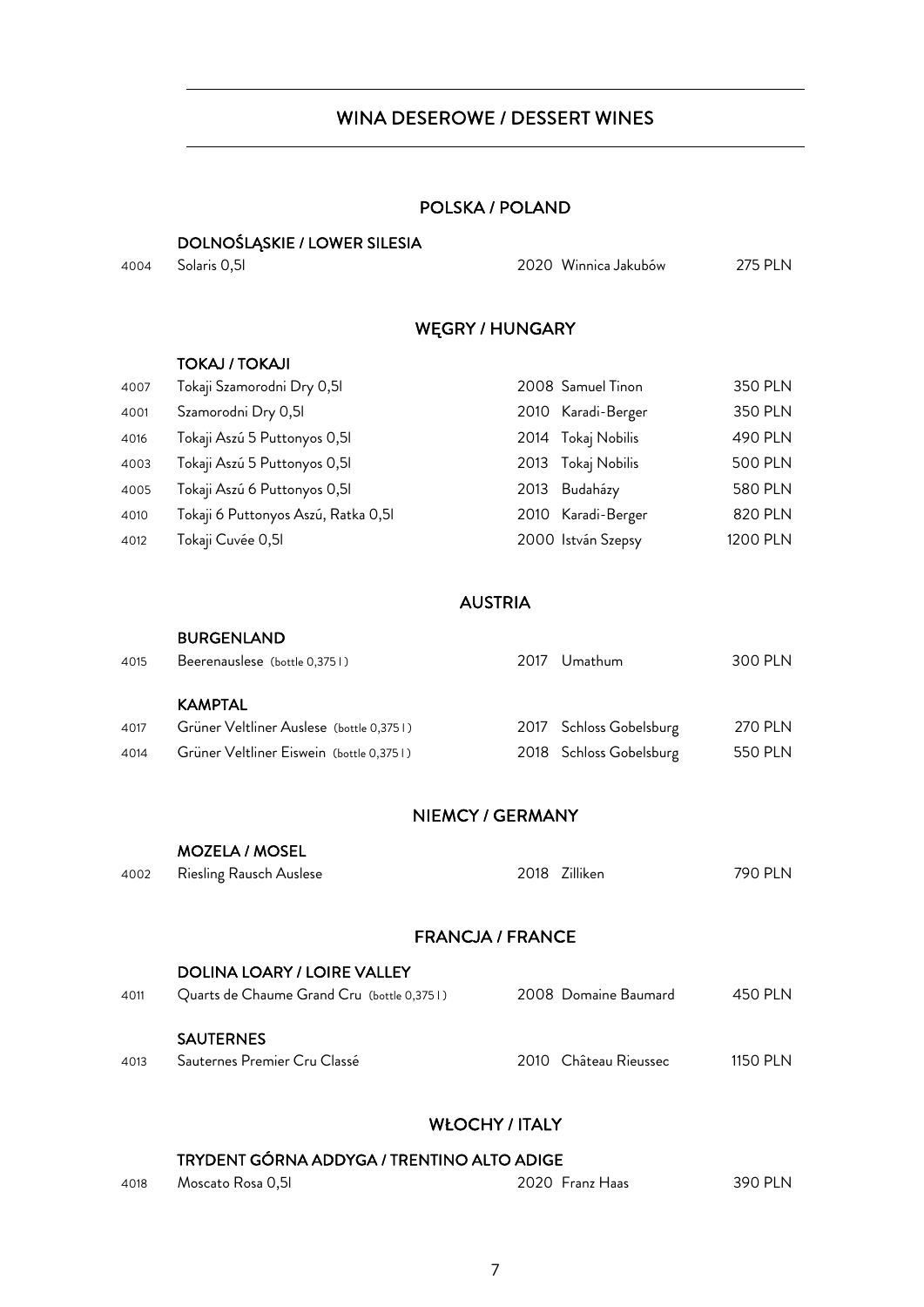## WINA WZMACNIANE / FORTIFIED WINES

#### FRANCJA / FRANCE

#### LANGWEDOCJA-ROUSILLON / LANGUEDOC-ROUSSILLON

| 5008 | Monstrum 2015 Collectif Anonyme | 360 PLN / 500 ml |
|------|---------------------------------|------------------|
| 5007 | Monstrum 2014 Collectif Anonyme | 400 PLN / 500 ml |

#### PORTUGALIA / PORTUGAL

|      | <b>MADEIRA</b>                                 |                  |
|------|------------------------------------------------|------------------|
| 5001 | Madeira Tinta Negra Medium Sweet 2007 Barbeito | 590 PLN / 500 ml |
|      |                                                |                  |
|      | <b>PORTO</b>                                   |                  |
| 5011 | Kopke 20 Years Old Tawny Porto                 | 650 PLN / 750 ml |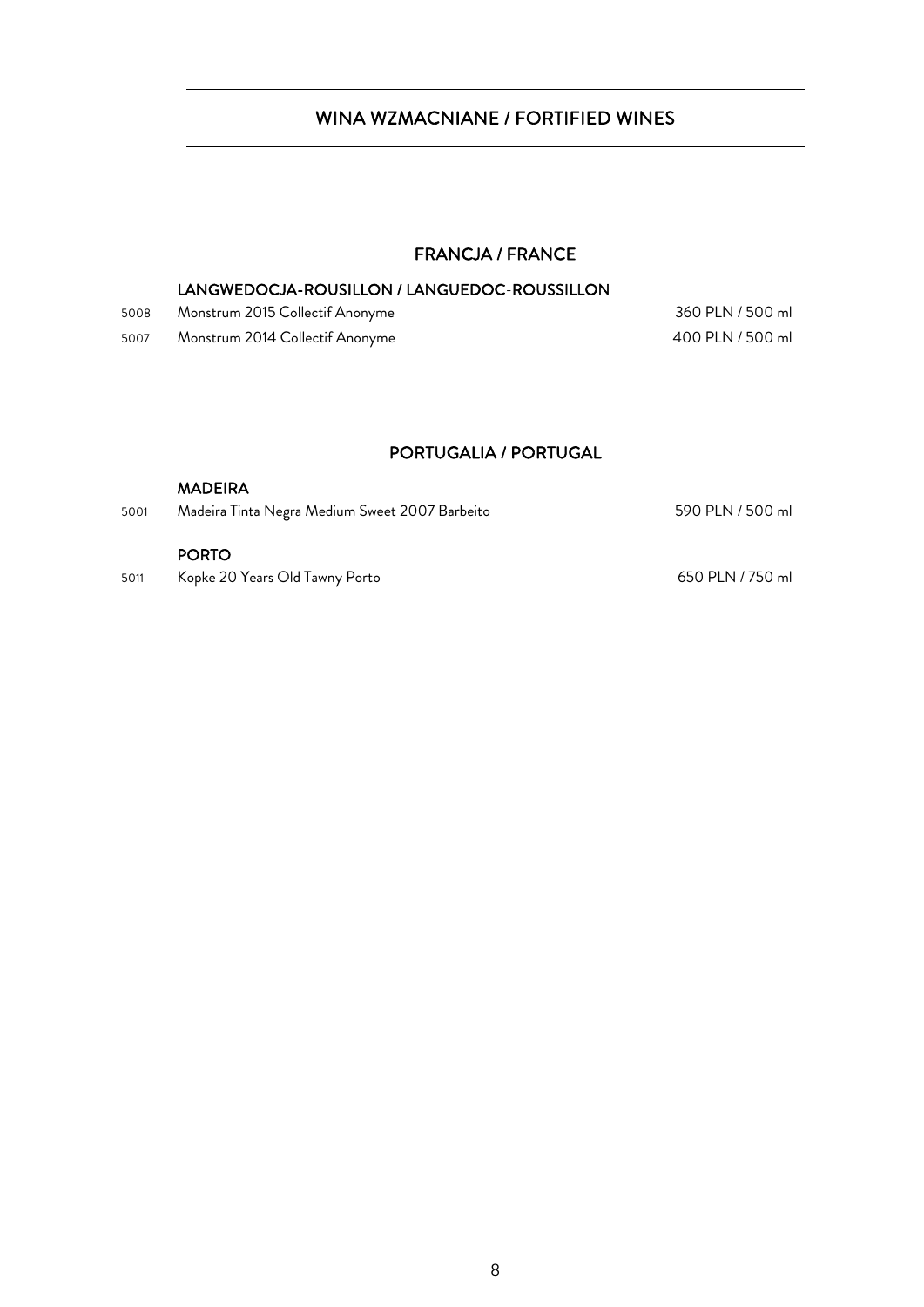## WINA BIAŁE / WHITE WINES

#### FRANCJA / FRANCE

#### ALZACJA / ALSACE

| 0027 | Riesling                                       | 2019 | Domaine Rolly Gassmann    | <b>270 PLN</b> |
|------|------------------------------------------------|------|---------------------------|----------------|
| 0021 | Pinot Gris Roche Volcanique                    | 2015 | Domaine Zind-Humbrecht    | 350 PLN        |
| 0030 | Gewurztraminer Grand Cru Furstentum VV         | 2016 | Albert Mann               | <b>420 PLN</b> |
| 0023 | Riesling Grand Cru Furstentum                  | 2016 | Albert Mann               | <b>570 PLN</b> |
|      | <b>BORDEAUX</b>                                |      |                           |                |
| 0059 | L'Esprit de Chevalier Blanc                    | 2014 | Domaine de Chevalier      | 450 PLN        |
| 0052 | Marie-Cécile                                   | 2016 | Château le Puy            | <b>520 PLN</b> |
|      | <b>BURGUNDIA / BOURGOGNE</b>                   |      |                           |                |
| 0014 | Chablis                                        | 2020 | Domaine Jean Dauvissat    | 300 PLN        |
| 0026 | Pouilly-Fuissé Vieilles Vignes                 | 2019 | Domaine de la Soufrandise | 360 PLN        |
| 0010 | Chablis 1er Cru Montée de Tonnerre             | 2018 | Gérard Duplessis          | <b>510 PLN</b> |
| 0084 | Puligny-Montrachet                             | 2016 | Jean Chartron             | <b>750 PLN</b> |
| 0069 | Chablis Grand Cru Bougros                      | 2018 | Patric Piuze              | <b>780 PLN</b> |
| 0081 | Puligny-Montrachet                             | 2018 | Jacques Carillon          | 810 PLN        |
| 0087 | Puligny-Montrachet                             | 2017 | Jacques Carillon          | 890 PLN        |
| 0053 | Meursault 1er Cru Poruzots                     | 2001 | Domaine Antoine Jobard    | 920 PLN        |
| 0055 | Meursault                                      | 2018 | Pierre Morey              | 990 PLN        |
| 0031 | Puligny-Montrachet 1er Cru Les Perrières       | 2018 | Jacques Carillon          | 1200 PLN       |
| 0050 | Puligny-Montrachet 1er Cru<br>Hameau de Blagny | 2017 | Etienne Sauzet            | 1250 PLN       |
| 0065 | Meursault 1er Cru Charmes                      | 2016 | Domaine Antoine Jobard    | 1650 PLN       |
| 0074 | Corton-Charlemagne Grand Cru                   | 1991 | Bonneau du Martray        | 1800 PLN       |
| 0075 | Corton-Charlemagne Grand Cru                   | 1998 | Bonneau du Martray        | 2100 PLN       |
|      | <b>DOLINA LOARY / LOIRE VALLEY</b>             |      |                           |                |
| 0082 | Savennières                                    | 2019 | Domaine des Deux Vallées  | <b>270 PLN</b> |
| 0006 | Sancerre                                       | 2018 | Roger et Didier Raimbault | 300 PLN        |
| 0070 | Muscadet Cuvée Taurus                          | 2015 | Domaine de l'Écu          | 450 PLN        |
| 0060 | Sancerre La Côte                               | 2019 | Gérard Boulay             | <b>570 PLN</b> |
| 0077 | Saumur Blanc Brézé                             | 2017 | Domaine Guiberteau        | 720 PLN        |
| 0043 | Savennières Clos de Saint Yves, Magnum         | 2016 | Domaine des Baumard       | 900 PLN        |
|      | <b>JURA</b>                                    |      |                           |                |
| 0033 | Côtes du Jura Tradition                        | 2016 | Château d'Arlay           | <b>510 PLN</b> |
| 0049 | Vin Jaune (0,621)                              | 2009 | Domaine Pignier           | 750 PLN        |
|      |                                                |      |                           |                |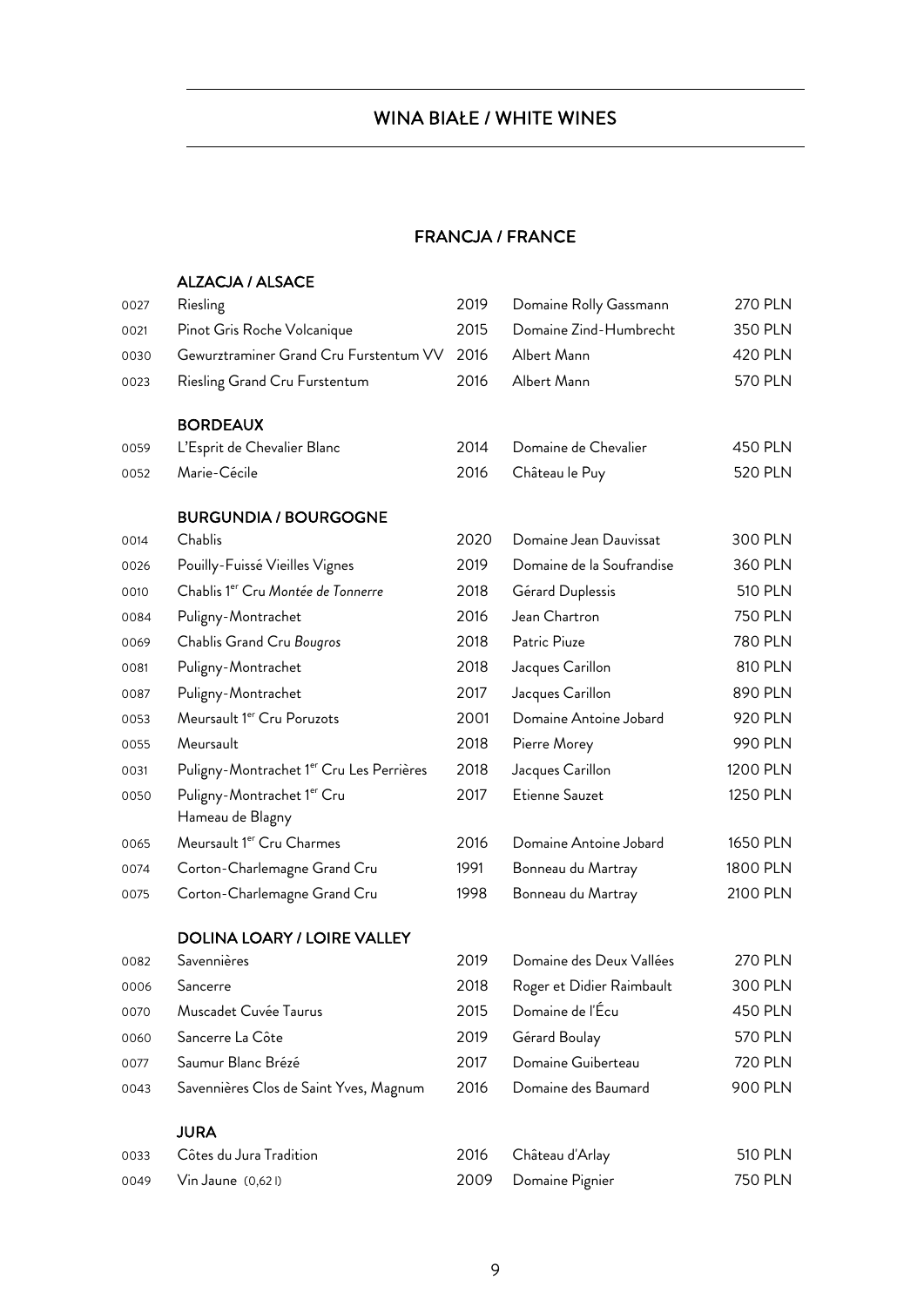#### LANGWEDOCJA-ROUSILLON / LANGUEDOC-ROUSSILLON

|      | 0066 CA Blanc                         | 2015 Collectif Anonyme | 360 PLN |
|------|---------------------------------------|------------------------|---------|
| 0067 | Misery and Mountains, Arrows and Bows | 2014 Collectif Anonyme | 420 PLN |

#### WŁOCHY / ITALY

|      | <b>ABRUZJA / ABRUZZO</b>                            |      |                        |                |
|------|-----------------------------------------------------|------|------------------------|----------------|
| 0090 | Pecorino Colli Aprutini                             | 2013 | Emidio Pepe            | 790 PLN        |
|      | FRIULI - WENECJA JULIJSKA / FRIULI - VENEZIA GIULIA |      |                        |                |
| 0088 | Bianco                                              | 2014 | Dario Prinčič          | 370 PLN        |
| 0089 | Pinot Grigio                                        | 2014 | Dario Prinčič          | 490 PLN        |
|      | <b>MARCHE</b>                                       |      |                        |                |
| 0039 | Verdicchio Dominè Classico Superiore                | 2018 | Pievalta               | <b>270 PLN</b> |
| 0037 | Verdicchio San Paolo Riserva                        | 2008 | Pievalta               | <b>570 PLN</b> |
|      | PIEMONT / PIEDMONT                                  |      |                        |                |
| 0007 | Langhe Arneis                                       | 2019 | Cordero di Montezemolo | <b>220 PLN</b> |
| 0004 | Langhe Nascetta di Novello Anas-Cëtta               | 2020 | Elvio Cogno            | 360 PLN        |
|      | TRYDENT GÓRNA ADDYGA / TRENTINO ALTO ADIGE          |      |                        |                |
| 0048 | Manna                                               | 2020 | Franz Haas             | 360 PLN        |

0018 Sauvignon Blanc 2018 Grawü Grasseli & Würth 360 PLN

## HISZPANIA / SPAIN

| 0062 | RÍAS BAIXAS<br>Albariño Toralla          | 2019 | Forjas del Salnes | <b>210 PLN</b> |
|------|------------------------------------------|------|-------------------|----------------|
| 0051 | <b>RIOJA</b><br>San Juan Anteportalatina | 2015 | Pujanza           | 750 PLN        |
| 0064 | <b>RUEDA</b><br>Verdejo Viñas Viejas     | 2018 | Ossian            | 480 PLN        |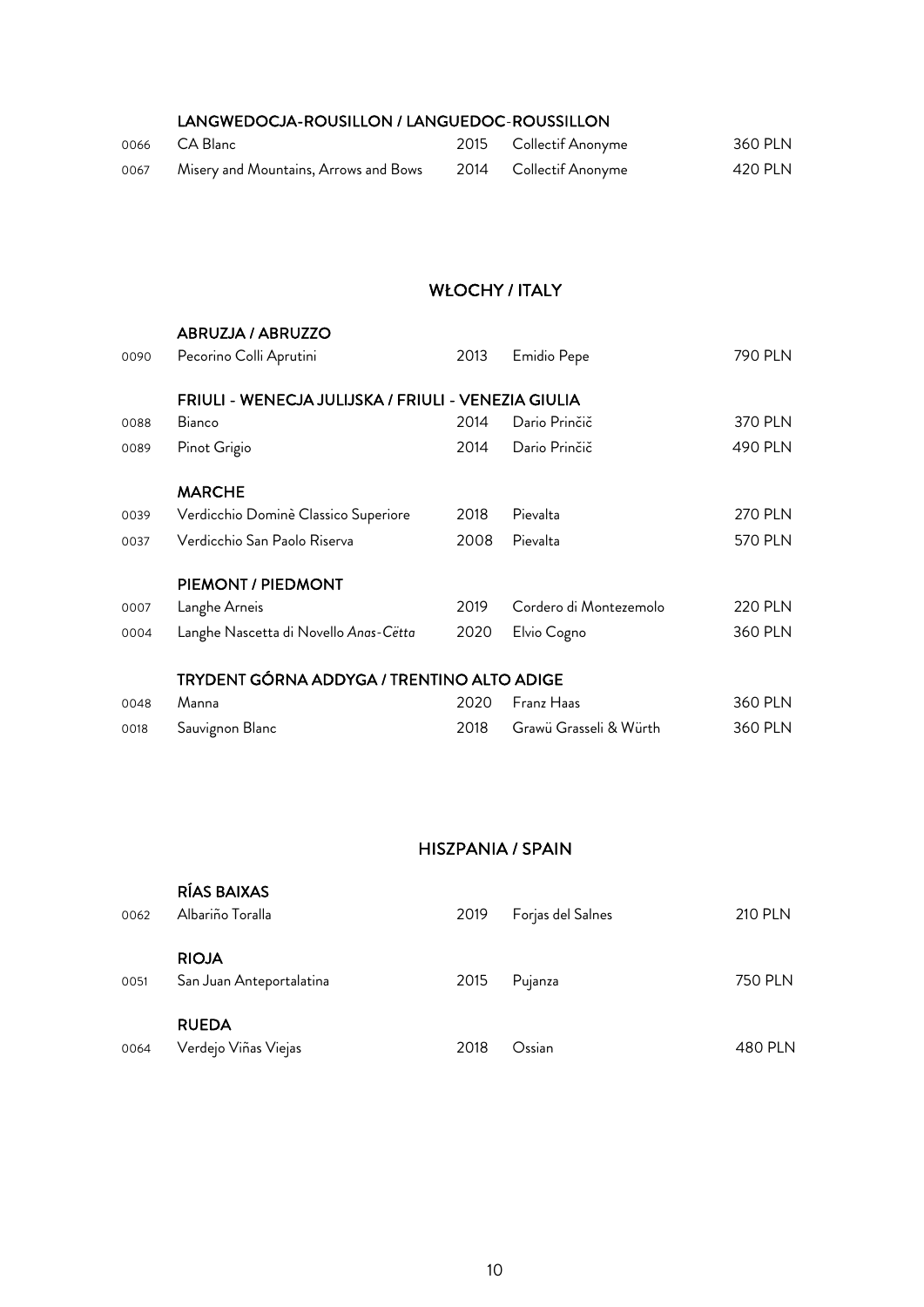#### PORTUGALIA / PORTUGAL

Branco Vinhas Velhas 2017 António Madeira 320 PLN

#### POLSKA / POLAND

#### DOLNOŚLĄSKIE

| 0017 | 3". Hibernal           |      | 2019 — Winnica Jakubów | 300 PLN |
|------|------------------------|------|------------------------|---------|
|      | 0080 Yacobus Albae "1" | 2017 | Winnica Jakubów        | 350 PLN |

#### MAŁOPOLSKA, KRAKÓW / LESSER POLAND, CRACOW

| 0015 | <b>Solaris</b>                      | 2019 | Winnica Amonit                | <b>180 PLN</b> |
|------|-------------------------------------|------|-------------------------------|----------------|
| 0016 | Johaniter                           | 2020 | Winnica Amonit                | <b>210 PLN</b> |
| 0042 | Riesling                            | 2019 | Winnica Wieliczka             | 240 PLN        |
| 2006 | Jantar                              | 2018 | Winnica Wieliczka             | <b>270 PLN</b> |
| 0003 | Chardonnay ALBERTINA - Organic Wine | 2018 | Albertina & Winnica Wieliczka | 360 PLN        |
| 0001 | Chardonnay ALBERTINA                | 2017 | Albertina & Winnica Wieliczka | 450 PLN        |
| 0036 | Chardonnay ALBERTINA                | 2016 | Albertina & Winnica Wieliczka | 520 PLN        |

#### MAŁOPOLSKI PRZEŁOM WISŁY - LUBELSKIE

| 0041 | Pinot Blanc Beton        | 2020 | Barczentewicz       | <b>260 PLN</b> |
|------|--------------------------|------|---------------------|----------------|
|      | 0079 Riesling Restricted |      | 2017 Dom Bliskowice | 300 PLN        |
|      | 0057 Johanniter Ultra    | 2017 | Dom Bliskowice      | 390 PLN        |
| 0058 | Johanniter Ultra         |      | 2016 Dom Bliskowice | 450 PLN        |

#### NIEMCY / GERMANY

| 0029 | <b>FRANKONIA</b><br>Silvaner Langenberg Erste Lage | 2019 | Rudolf May               | 360 PLN |
|------|----------------------------------------------------|------|--------------------------|---------|
|      | <b>MOZELA / MOSEL</b>                              |      |                          |         |
| 0020 | Riesling Trocken                                   | 2020 | <b>Zilliken</b>          | 240 PLN |
| 0011 | Riesling Spätlese Trocken                          | 2015 | Sybille Kuntz            | 420 PLN |
| 0022 | Riesling Wehlener Sonnenuhr<br>Reserve Alte Reben  | 2014 | Dr. Loosen               | 840 PLN |
|      | <b>NAHE</b>                                        |      |                          |         |
| 0025 | Riesling Felsenberg GG                             | 2018 | Weingut Schäfer-Fröhlich | 670 PLN |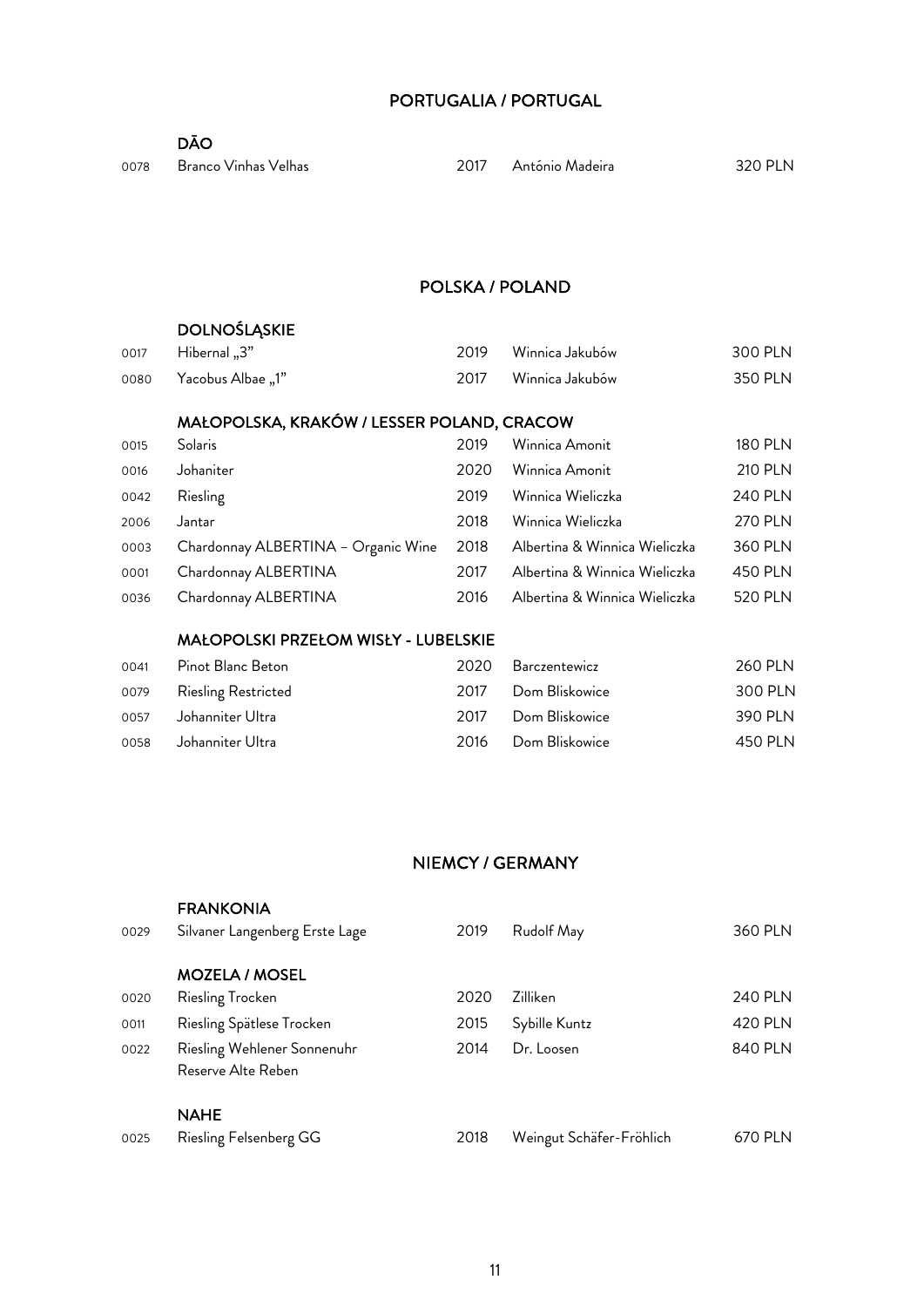#### PALATYNAT / PFALZ

| 0028 | Riesling Wachenheimer     |      | 2020 Dr. Bürklin-Wolf | 240 PLN |
|------|---------------------------|------|-----------------------|---------|
|      | <b>RHEINGAU</b>           |      |                       |         |
| 0008 | Riesling Berg Schlossberg | 2017 | Georg Breuer          | 750 PLN |
| 0096 | Riesling Berg Schlossberg | 2016 | Georg Breuer          | 950 PLN |

#### AUSTRIA

|      | <b>BURGENLAND</b>                 |      |                             |                |
|------|-----------------------------------|------|-----------------------------|----------------|
| 0085 | Welschriesling Saybritz           | 2016 | Weninger                    | <b>450 PLN</b> |
|      | <b>KREMSTAL</b>                   |      |                             |                |
| 0044 | Grüner Veltliner Lössterrassen    | 2020 | Josef & Philipp Bründlmayer | <b>140 PLN</b> |
| 0046 | Riesling Kirchensteig Reserve     | 2016 | Geyerhof                    | 380 PLN        |
| 0045 | Grüner Veltliner Lindberg Reserve | 2017 | Salomon Undhof              | <b>420 PLN</b> |
|      | <b>KAMPTAL</b>                    |      |                             |                |
| 0047 | Riesling Heiligenstein            | 2017 | Schloss Gobelsburg          | 480 PLN        |
|      | <b>STYRIA / STEIERMARK</b>        |      |                             |                |
| 0083 | Sauvignon Blanc Straden           | 2020 | Neumeister                  | <b>270 PLN</b> |
|      | <b>TRAISENTAL</b>                 |      |                             |                |
| 0071 | Weißburgunder vom Stein           | 2009 | Weingut Neumayer            | 330 PLN        |
| 0061 | Grüner Veltliner vom Stein        | 2015 | Weingut Neumayer            | 480 PLN        |
| 0063 | Grüner Veltliner Zwiri, Magnum    | 2016 | Weingut Neumayer            | <b>590 PLN</b> |
|      | <b>WIEDEŃ / VIENNA</b>            |      |                             |                |
| 0038 | Gemischter Satz                   | 2019 | Wieninger                   | <b>180 PLN</b> |

#### WĘGRY / HUNGARY

| 0068 | <b>BALATON / BADASCONY</b><br>Pinot Gris Szent György-hegy | 2016 | 2HA            | <b>250 PLN</b> |
|------|------------------------------------------------------------|------|----------------|----------------|
|      | <b>TOKAJ</b>                                               |      |                |                |
| 0056 | Hárslevelű Nyulászó                                        | 2017 | Budaházy       | 330 PLN        |
| 0040 | Furmint Dorgó                                              | 2017 | <b>Balassa</b> | 360 PLN        |
| 0086 | Furmint Kassi                                              | 2017 | Péter Wetzer   | 340 PLN        |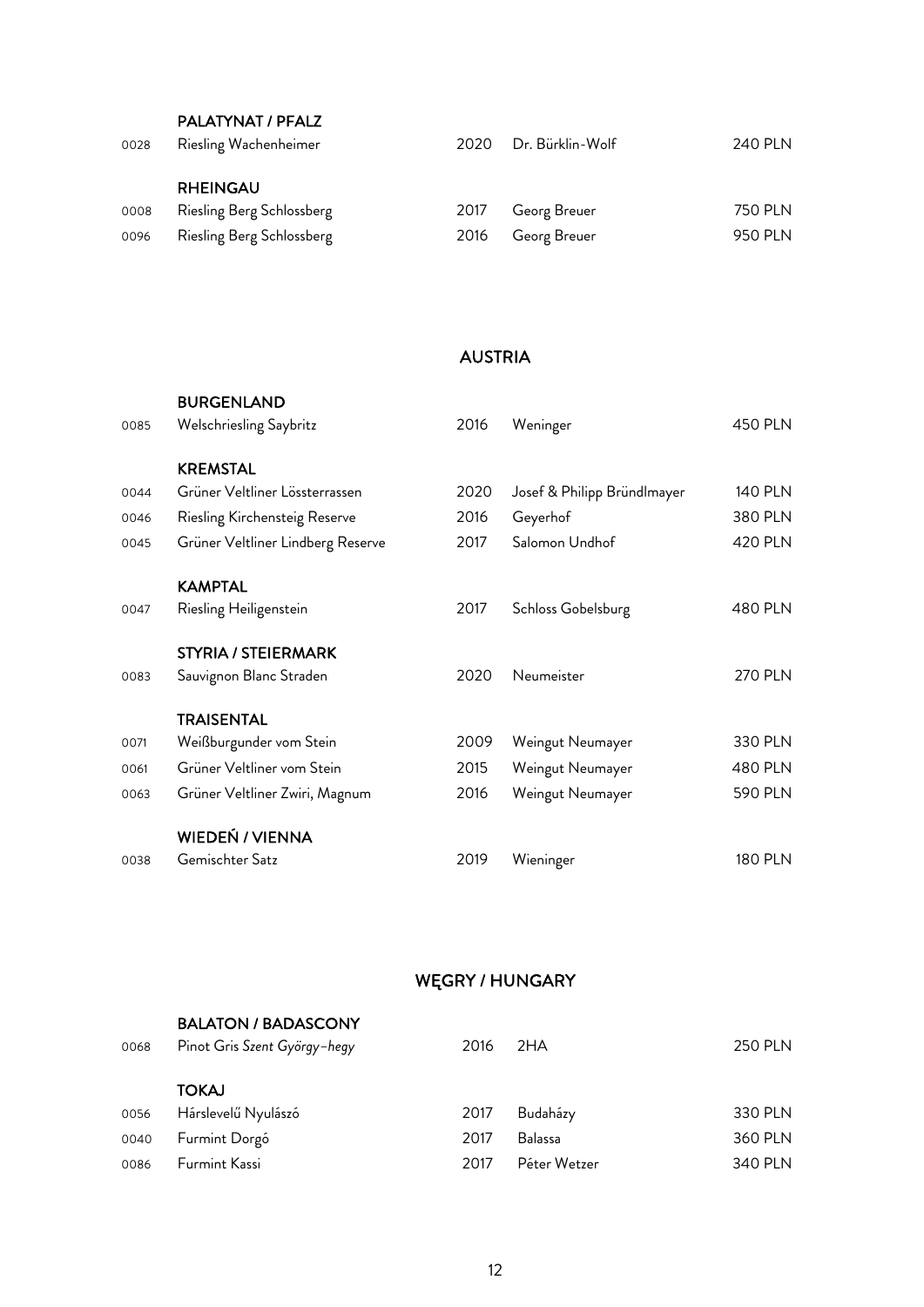#### SŁOWENIA / SLOVENIA

|      | PRIMORSKA - GORIŠKA BRDA |      |                       |                |
|------|--------------------------|------|-----------------------|----------------|
| 0034 | Lunar $(1,0)$            | 2014 | Movia                 | 340 PLN        |
|      |                          |      |                       |                |
|      |                          |      |                       |                |
|      |                          |      |                       |                |
|      |                          |      | ARGENTYNA / ARGENTINA |                |
|      | <b>MENDOZA</b>           |      |                       |                |
| 0093 | ZAHA Marsanne            | 2018 | Bodega Teho           | 330 PLN        |
|      | <b>SALTA</b>             |      |                       |                |
| 0095 | Torrontes                | 2019 | Manos Negras          | <b>170 PLN</b> |
|      |                          |      |                       |                |

USA

#### WASHINGTON

| 0091 Sauvignon Blanc            | 2017 Substance     | 360 PLN |
|---------------------------------|--------------------|---------|
| 0094 Chardonnay Sixto Uncovered | 2016 Charles Smith | 650 PLN |

### RPA / SOUTH AFRICA

|      | <b>SWARTLAND</b>           |      |                  |         |
|------|----------------------------|------|------------------|---------|
| 0012 | Family White Blend         | 2018 | A.A. Badenhorst  | 330 PLN |
| 0032 | Chenin Blanc Golden Slopes | 2019 | A.A. Badenhorst  | 380 PLN |
|      | <b>WESTERN CAPE</b>        |      |                  |         |
| 0024 | Cartology                  | 2019 | Alheit Vineyards | 420 PLN |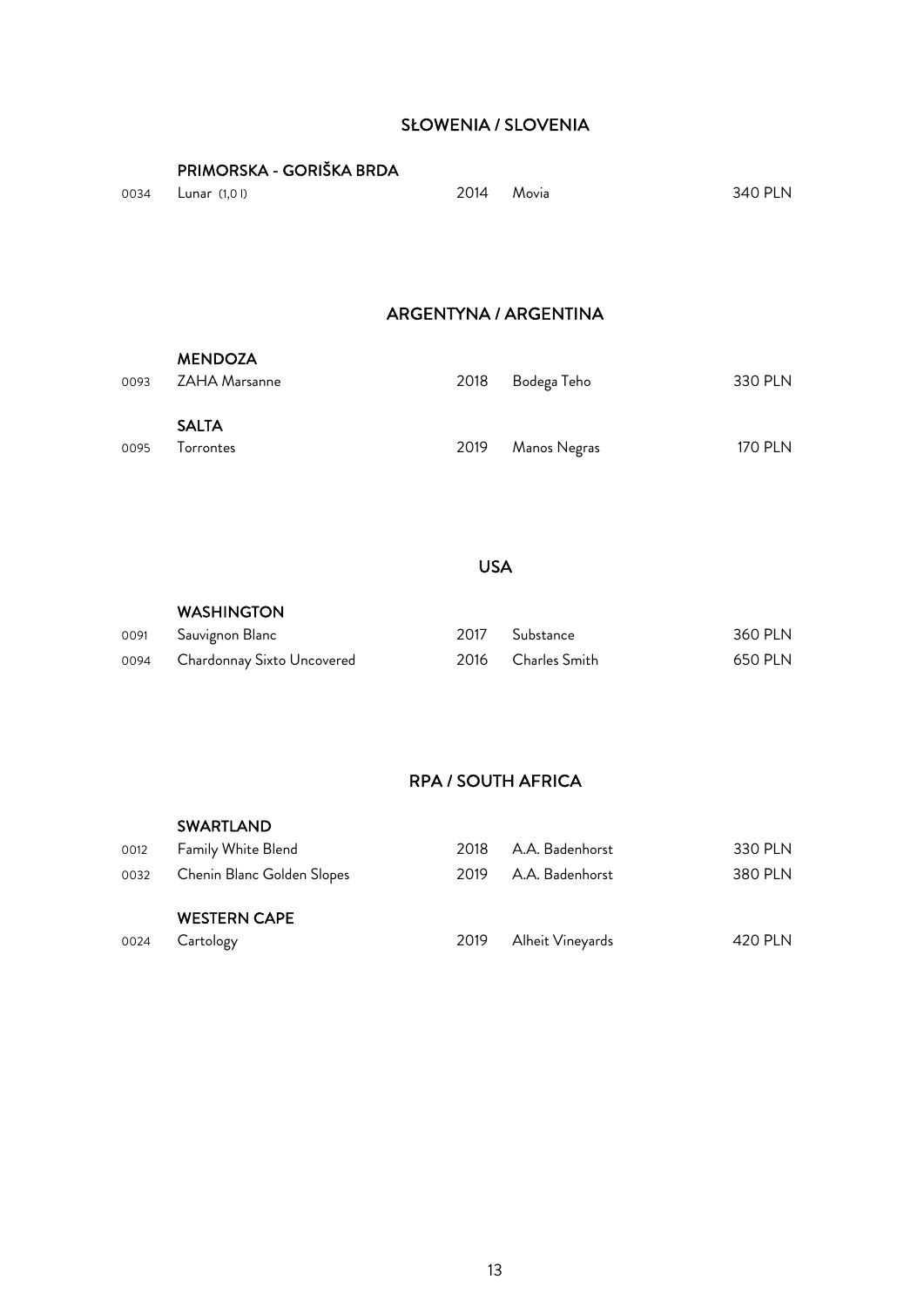## WINA RÓŻOWE / ROSÉ WINES

## POLSKA / POLAND

|           | <b>DOLNOŚLĄSKIE / LOWER SILESIA</b> |                         |         |
|-----------|-------------------------------------|-------------------------|---------|
| 2002 Rosé |                                     | 2019 - Winnica Silesian | 190 PLN |

#### FRANCJA / FRANCE

| 2005 | LANGWEDOCJA-ROUSILLON / LANGUEDOC-ROUSSILLON<br><b>Bon Omen</b> | 2018 | Collectif Anonyme / Phase 2 | 330 PLN        |
|------|-----------------------------------------------------------------|------|-----------------------------|----------------|
| 2003 | <b>PROWANSJA / PROVENCE</b><br>Rosé Bandol                      | 2018 | Château de Pibarnon         | 420 PLN        |
| 2001 | DOLINA RODANU / RHÔNE VALLEY<br>Tavel Begurevoir Rosé           | 2017 | Michel Chapoutier           | <b>190 PLN</b> |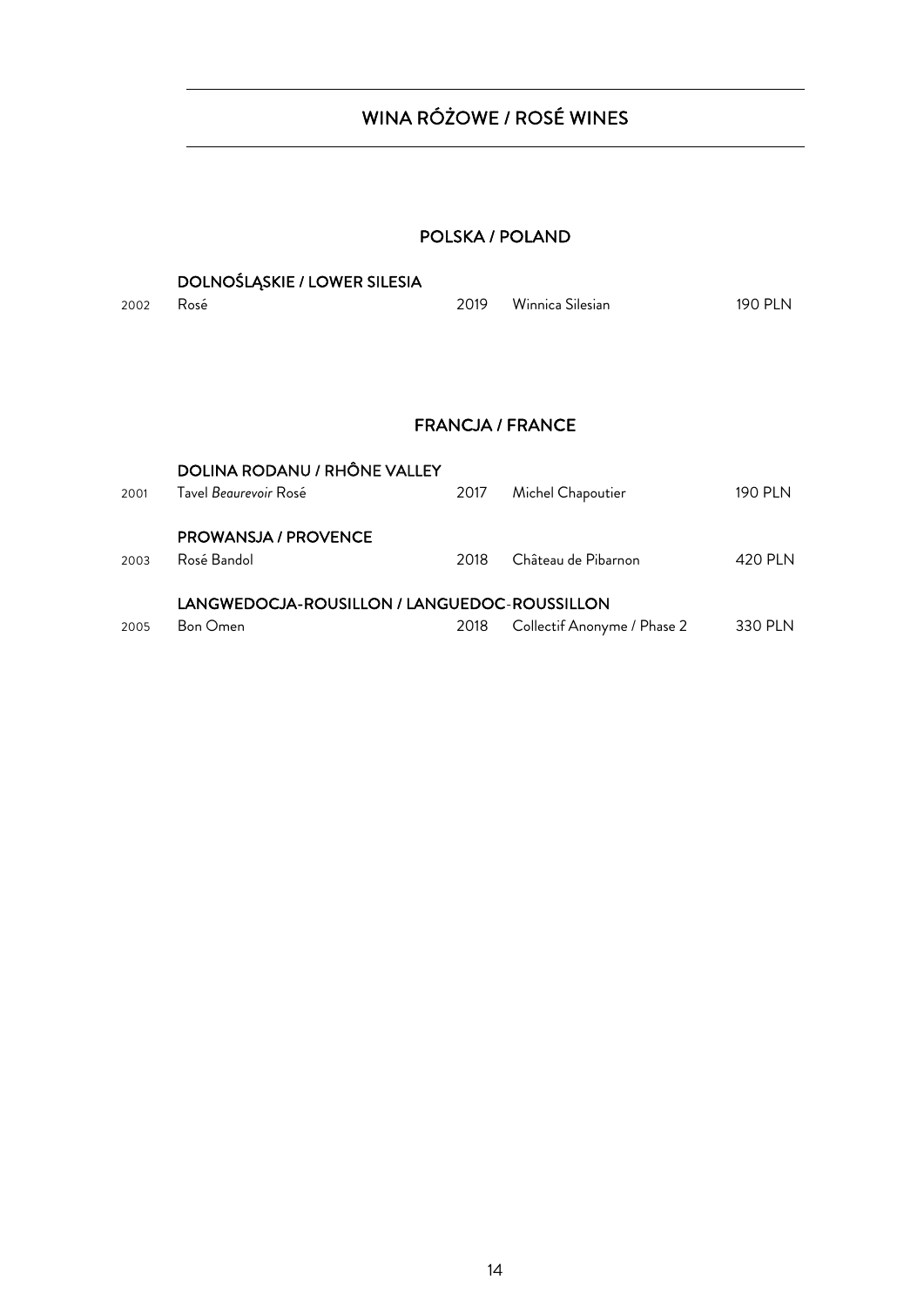## WINA CZERWONE / RED WINES

#### FRANCJA / FRANCE

#### BEAUJOLAIS

| 1001 | Morgon                                | 2020 | Marcel Lapierre              | 360 PLN        |
|------|---------------------------------------|------|------------------------------|----------------|
|      | <b>BORDEAUX</b>                       |      |                              |                |
| 1046 | L'Esprit de Chevalier                 | 2014 | Domaine de Chevalier         | 420 PLN        |
| 1044 | Pomerol                               | 2014 | Château Franc-Maillet        | <b>520 PLN</b> |
| 1043 | Margaux Grand Cru Classé              | 2014 | Château Kirwan               | 660 PLN        |
| 1117 | Margaux Cru Bourgeois                 | 2011 | Château Pontac Lynch, Magnum | 820 PLN        |
| 1086 | Barthélemy                            | 2010 | Château le Puy               | 970 PLN        |
| 1031 | Pessac-Léognan Grand Cru Classé       | 2011 | Domaine de Chevalier         | 1080 PLN       |
| 1029 | Pauillac Grand Cru Classé             | 2011 | Château Pontet-Canet         | 1200 PLN       |
| 1032 | Pomerol                               | 2011 | Château Clos L'Église        | 1300 PLN       |
| 1030 | Pomerol                               | 2006 | Château Clos L'Église        | 1450 PLN       |
| 1026 | Saint-Émilion 1er Grand Cru Classe    | 2010 | Château Trotte Vieille       | 1700 PLN       |
| 1120 | Margaux Grand Cru Classé              | 2004 | Château Palmer               | 2700 PLN       |
| 1028 | Saint-Estèphe Grand Cru Classé        | 2005 | Château Montrose             | 3300 PLN       |
|      | <b>BURGUNDIA / BOURGOGNE</b>          |      |                              |                |
| 1092 | Bourgogne Rouge Côte d'Or             | 2018 | Méo-Camuzet                  | 380 PLN        |
| 1076 | Santenay 1 <sup>er</sup> Cru La Comme | 2018 | Domaine de la Choupette      | 420 PLN        |

| 1076 | Santenay 1th Cru La Comme                |
|------|------------------------------------------|
| 1075 | Gevrey-Chambertin Les Corvées            |
| 1079 | Chambolle-Musigny Vieilles Vignes        |
| 1087 | Morey-Saint-Denis                        |
| 1050 | Nuits-St-Georges Les Pruliers 1er Cru    |
| 1072 | Morey-Saint-Denis 1er Cru Les Ruchots    |
| 1071 | Vosne-Romanée                            |
| 1109 | Clos de la Roche Grand Cru               |
| 1110 | Volnay 1 <sup>er</sup> Cru Clos des Ducs |
|      | $\sim$ 1 arcs 1<br><sub>n</sub>          |

#### 1022 Corton Grand Cru Clos des Meix 20

#### DOLINA RODANU / RHÔNE VALLEY

| 1090 | Cornas Granit 30                          |
|------|-------------------------------------------|
| 1108 | Gigondas La Louisiane Vieilles Vignes BIO |
| 1091 | Côte Rôtie La Giroflarie                  |
| 1089 | Châteauneuf-du-Pape Coralie et Floriane   |
| 1085 | Côte-Rôtie                                |
| 1084 | Hermitage                                 |

| 1079 | Chambolle-Musigny Vieilles Vignes        | 2013 | Frédéric Magnien           | 660 PLN  |
|------|------------------------------------------|------|----------------------------|----------|
| 1087 | Morey-Saint-Denis                        | 2013 | Méo-Camuzet                | 690 PLN  |
| 1050 | Nuits-St-Georges Les Pruliers 1er Cru    | 2013 | Domaine Henri Gouges       | 790 PLN  |
| 1072 | Morey-Saint-Denis 1er Cru Les Ruchots    | 2012 | Domaine Arlaud             | 920 PLN  |
| 1071 | Vosne-Romanée                            | 2018 | Georges Noëllat            | 850 PLN  |
| 1109 | Clos de la Roche Grand Cru               | 2012 | Pierre Amiot et Fils       | 1200 PLN |
| 1110 | Volnay 1 <sup>er</sup> Cru Clos des Ducs | 2014 | Marquis d'Angerville       | 1900 PLN |
| 1070 | Vosne-Romanée 1er Cru Les Gaudichots     | 2015 | Domaine Forey Père et Fils | 1990 PLN |
| 1022 | Corton Grand Cru Clos des Meix           | 2009 | Domaine Comte Senard       | 2250 PLN |

2016 Domaine Tortochot 620 PLN

| 1090 | Cornas Granit 30                          | 2013 | Vincent Paris        | 320 PLN |
|------|-------------------------------------------|------|----------------------|---------|
| 1108 | Gigondas La Louisiane Vieilles Vignes BIO | 2019 | Domaine Saint-Damien | 390 PLN |
| 1091 | Côte Rôtie La Giroflarie                  | 2015 | Patrick Jasmin       | 490 PLN |
| 1089 | Châteauneuf-du-Pape Coralie et Floriane   | 2015 | Domaine de Pignan    | 520 PLN |
| 1085 | Côte-Rôtie                                | 2008 | Ogier                | 690 PLN |
| 1084 | Hermitage                                 | 2015 | Yann Chave           | 780 PLN |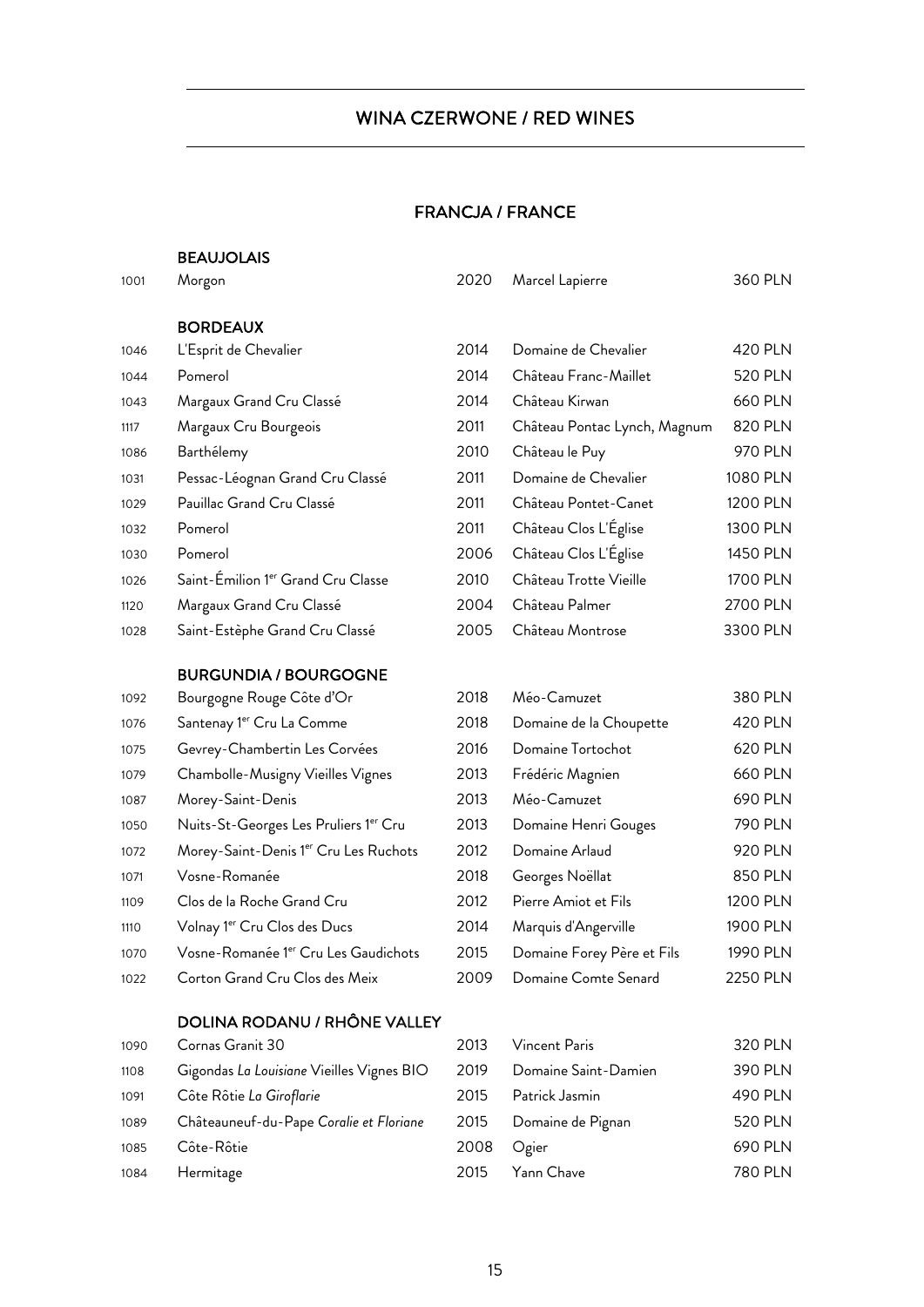#### DOLINA LOARY / LOIRE VALLEY

| 1021 | Terres Chaudes Saumur Champigny | 2018 Domaine des Roches Neuves | 360 PLN |
|------|---------------------------------|--------------------------------|---------|
|      | 1027 Ange MMXVII                | 2017 Domaine de l'Écu          | 390 PLN |

#### LANGWEDOCJA-ROUSILLON / LANGUEDOC-ROUSSILLON

| 1105 | <b>XTRMNTR</b>       | 2018 | Collectif Anonyme / Phase 2      | 360 PLN |
|------|----------------------|------|----------------------------------|---------|
| 1082 | Beau Oui Comme Bowie | 2018 | Collectif Anonyme / Phase 2      | 360 PLN |
| 1088 | Wild Cowboy 2.0      |      | 2018 Collectif Anonyme / Phase 2 | 390 PLN |
| 1083 | Rouge Bowie, Magnum  | 2017 | Collectif Anonyme                | 720 PLN |

#### WŁOCHY / ITALY

|      | FRIULI - WENECJA JULIJSKA / FRIULI - VENEZIA GIULIA |      |                              |                |
|------|-----------------------------------------------------|------|------------------------------|----------------|
| 1074 | Schioppettino                                       | 2015 | Bressan Mastri Vinai         | <b>540 PLN</b> |
|      | LOMBARDIA / LOMBARDY                                |      |                              |                |
|      |                                                     |      |                              | 360 PLN        |
| 1073 | Rosso di Valtellina                                 | 2019 | Barbacán                     |                |
|      | PIEMONT / PIEDMONT                                  |      |                              |                |
| 1017 | Barbaresco Bric-Micca                               | 2013 | Dante Rivetti                | <b>420 PLN</b> |
| 1009 | Barbaresco Cottá                                    | 2013 | Sottimano                    | <b>550 PLN</b> |
| 1018 | Barbaresco Bricco di Neive Riserva                  | 2009 | Dante Rivetti                | <b>590 PLN</b> |
| 1008 | Barolo Rocche di Castiglione                        | 2011 | Brovia                       | 930 PLN        |
| 1019 | Barolo Cannubi                                      | 2012 | Borgogno                     | 1100 PLN       |
| 1014 | Barolo Riserva                                      | 1996 | Borgogno                     | 2200 PLN       |
|      | <b>SYCYLIA / SICILY</b>                             |      |                              |                |
| 1099 | Etna Rosso il Musmeci Riserva                       | 2015 | Tenuta di Fessina            | <b>510 PLN</b> |
|      | <b>TOSKANIA / TUSCANY</b>                           |      |                              |                |
| 1015 | Chianti Classico                                    | 2016 | Il Molino di Grace           | <b>270 PLN</b> |
| 1013 | Chianti Classico Rancia Riserva                     | 2017 | Fèlsina                      | <b>550 PLN</b> |
| 1052 | Brunello di Montalcino                              | 2015 | Pieve Santa Restituta - Gaja | 690 PLN        |
| 1095 | Chianti Classico San Lorenzo Gran Selezione 2014    |      | Castello di Ama              | <b>720 PLN</b> |
| 1096 | Brunello di Montalcino                              | 2015 | Salvioni                     | 1100 PLN       |
| 1055 | Brunello di Montalcino                              | 2008 | Stella di Campalto           | 1800 PLN       |
|      | TRYDENT GÓRNA ADDYGA / TRENTINO ALTO ADIGE          |      |                              |                |
| 1033 | Pinot Nero                                          | 2019 | Franz Haas                   | 330 PLN        |
| 1034 | Pinot Noir Krafuss                                  | 2017 | Alois Lageder                | 490 PLN        |
|      | <b>VENETO</b>                                       |      |                              |                |
| 1016 | Amarone della Valpolicella Classico                 | 2011 | Bertani                      | 850 PLN        |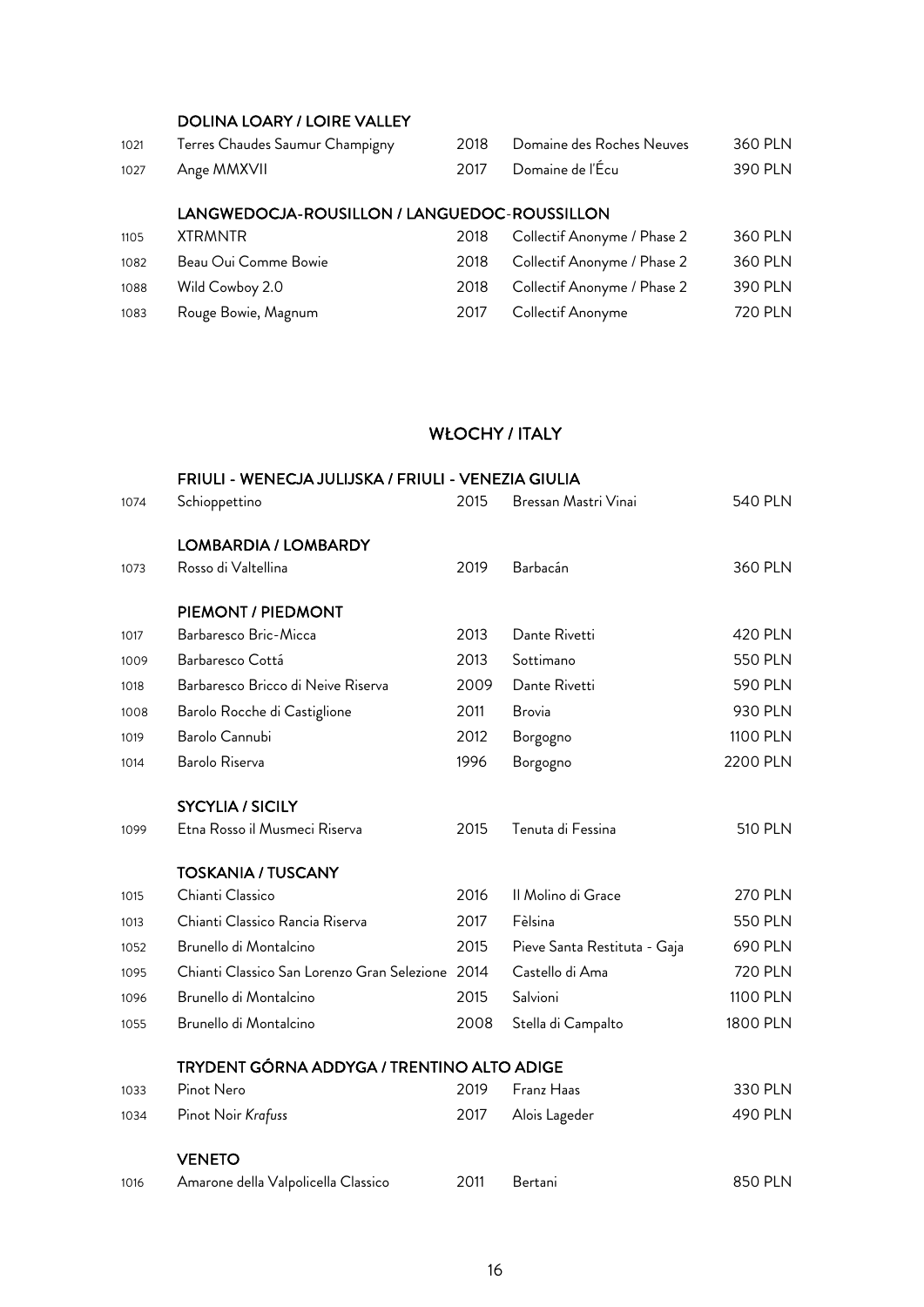#### HISZPANIA / SPAIN

| 1035 | <b>BIERZO</b><br>Bembibre                                          | 2017 | Dominio de Tares        | 450 PLN        |
|------|--------------------------------------------------------------------|------|-------------------------|----------------|
| 1039 | <b>CASTILLA Y LEÓN - TORO</b><br>Quínola Garagewine Tinto del Toro | 2012 | Bodegas Quínola         | 790 PLN        |
| 1020 | <b>PRIORAT</b><br>Embruix                                          | 2019 | Vall Llach              | 380 PLN        |
| 1042 | <b>RIBERA DEL DUERO</b><br>Flor de Pingus                          | 2015 | Dominio de Pingus       | 980 PLN        |
|      | <b>RIOJA</b>                                                       |      |                         |                |
| 1036 | Castroviejo Reserva                                                | 2016 | Pastor Diaz Castroviejo | <b>210 PLN</b> |
| 1041 | Viña Tondonia Red Reserva                                          | 2009 | R. López de Heredia     | <b>510 PLN</b> |
| 1037 | Conde de Hervias                                                   | 2011 | Manso de Zúñiga         | 690 PLN        |
|      | <b>SIERRA DE GREDOS</b>                                            |      |                         |                |
| 1040 | La Bruja de Rozas                                                  | 2020 | Comando G               | 330 PLN        |

### PORTUGALIA / PORTUGAL

|      | <b>DOURO</b>     |      |             |         |  |  |
|------|------------------|------|-------------|---------|--|--|
| 1097 | Pintas Character | 2018 | Wine & Soul | 380 PLN |  |  |

#### POLSKA / POLAND

|      | MAŁOPOLSKA, KRAKÓW / LESSER POLAND, CRACOW  |           |                   |                |
|------|---------------------------------------------|-----------|-------------------|----------------|
| 1006 | Cuvée Regis - Organic Wine                  | 2019      | Winnica Wieliczka | <b>270 PLN</b> |
|      | DOLNOŚLĄSKIE / LOWER SILESIA                |           |                   |                |
| 1121 | Yacobus Major "6"                           | 2017&2018 | Winnica Jakubów   | 300 PLN        |
|      | <b>LUBELSKIE</b>                            |           |                   |                |
| 1119 | Pinot Noir                                  | 2019      | Barczentewicz     | 390 PLN        |
|      | <b>LUBUSKIE</b>                             |           |                   |                |
| 1116 | Pinot Noir                                  | 2017      | Winnica Hiki      | 360 PLN        |
|      | <b>ZACHODNIOPOMORSKIE / WEST POMERANIAN</b> |           |                   |                |
| 1049 | Cabernet                                    | 2019      | Winnica Turnau    | 270 PI N       |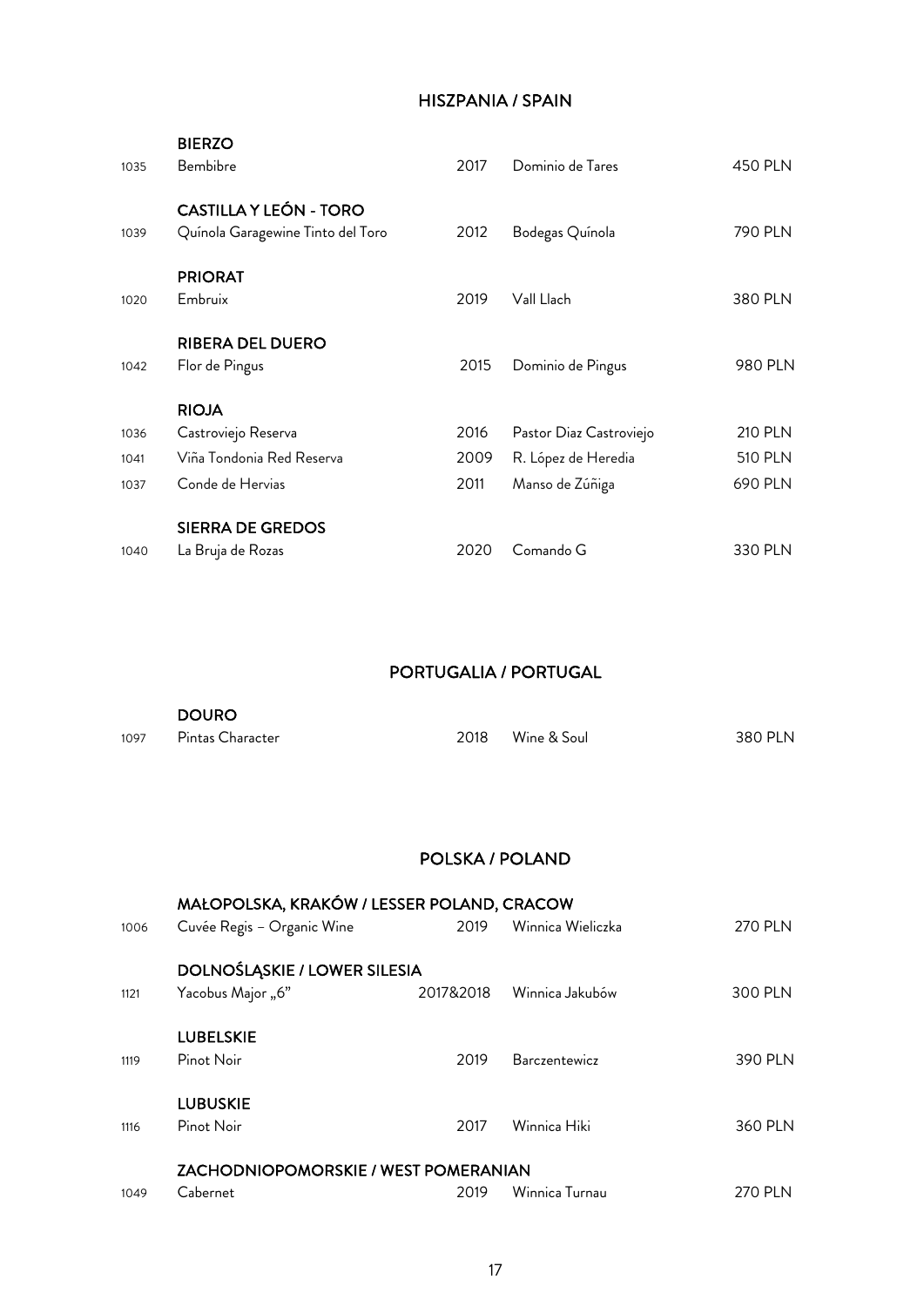### AUSTRIA

| 1112 | <b>CARNUNTUM</b><br>Blaufränkisch Spitzerberg | 2015 | Muhr-Van der Niepoort | 690 PLN        |
|------|-----------------------------------------------|------|-----------------------|----------------|
| 1102 | <b>BURGENLAND</b><br>Blaufränkisch Hochäcker  | 2018 | Weninger              | <b>270 PLN</b> |
| 1107 | Pinot Noir Unter Den Terrassen                | 2017 | Umathum               | 630 PLN        |
| 1113 | Cuvée Veratina                                | 2007 | Weninger, Jeroboam    | 1600 PLN       |
|      |                                               |      |                       |                |

## WĘGRY / HUNGARY

| 1025 | <b>BALATON / BADASCONY</b><br>Pinot Noir | 2017 | Bencze       | 240 PLN |
|------|------------------------------------------|------|--------------|---------|
| 1101 | <b>SOPRON</b><br>Kékfrankos              | 2017 | Péter Wetzer | 320 PLN |

#### LIBAN / LEBANON

|      | <b>BEKAA VALLEY</b> |                    |         |
|------|---------------------|--------------------|---------|
| 1100 | - Château Musar     | 2015 Gaston Hochar | 620 PLN |
| 1093 | Château Musar       | 2000 Gaston Hochar | 660 PLN |

## ARGENTYNA / ARGENTINA

| <b>MENDOZA</b> |  |
|----------------|--|
|                |  |

| 1103 | ZAHA El Corte                | 2018 | Bodega Teho   | 390 PLN  |
|------|------------------------------|------|---------------|----------|
| 1067 | Malbec Adrianna River Stones | 2017 | Catena Zapata | 950 PLN  |
| 1068 | Malbec Adrianna River Stones | 2015 | Catena Zapata | 1150 PLN |
|      |                              |      |               |          |
|      | <b>PATAGONIA</b>             |      |               |          |
| 1069 | Pinot Noir                   | 2018 | Manos Negras  | 180 PLN  |
|      |                              |      |               |          |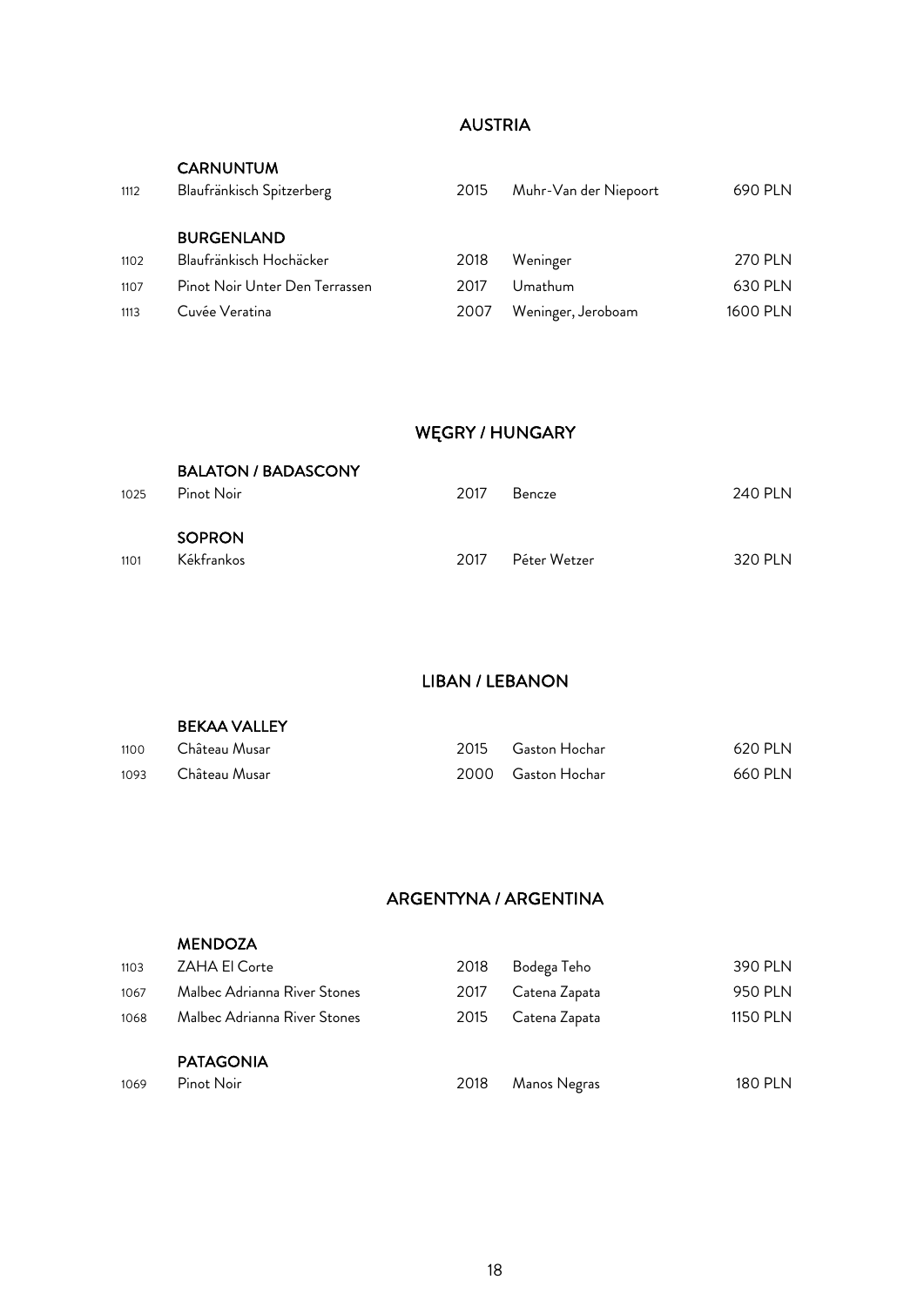### URUGWAJ / URUGUAY

#### CANELONES

| 1062 | Tannat Arretxea Gran Reserva | 2011 | Bodega Pisano | 480 PLN |
|------|------------------------------|------|---------------|---------|
|------|------------------------------|------|---------------|---------|

#### USA

#### CALIFORNIA

| 1063 | Pinot Noir Central Coast             | 2018 | Calera                   | 360 PLN        |
|------|--------------------------------------|------|--------------------------|----------------|
| 1064 | Pinot Noir Ryan                      | 2016 | Calera                   | 620 PLN        |
| 1066 | Pinot Noir Russian River Valley      | 2017 | Kosta Browne             | 1200 PLN       |
|      |                                      |      |                          |                |
|      | <b>WASHINGTON</b>                    |      |                          |                |
| 1058 | Sangiovese                           | 2016 | Casa Smith               | <b>290 PLN</b> |
| 1057 | The Creator Cabernet Sauvignon-Syrah | 2016 | K Vintners Charles Smith | 600 PLN        |
| 1060 | The Creator Cabernet Sauvignon-Syrah | 2012 | K Vintners Charles Smith | 690 PLN        |
| 1061 | Malbec Broncho                       | 2016 | K Vintners Charles Smith | 840 PLN        |
|      |                                      |      |                          |                |

#### RPA / SOUTH AFRICA

|      | <b>SWARTLAND</b>    |  |                      |         |  |  |
|------|---------------------|--|----------------------|---------|--|--|
| 1038 | Cinsault Ramnasgras |  | 2018 A.A. Badenhorst | 380 PLN |  |  |

#### NOWA ZELANDIA / NEW ZEALAND

| 1080 | <b>CENTRAL OTAGO</b><br>Pinot Noir Bannockburn | 2014 | Salomon & Andrew       | 450 PLN |
|------|------------------------------------------------|------|------------------------|---------|
| 1065 | <b>MARLBOROUGH</b><br>Pinot Noir               | 2019 | Greywacke - Kevin Judd | 380 PLN |

## AUSTRALIA

#### BEECHWORTH

| 1056 | , Syrah Warner | 2014 Jamsheed | <b>510 PLN</b> |
|------|----------------|---------------|----------------|
|      |                |               |                |